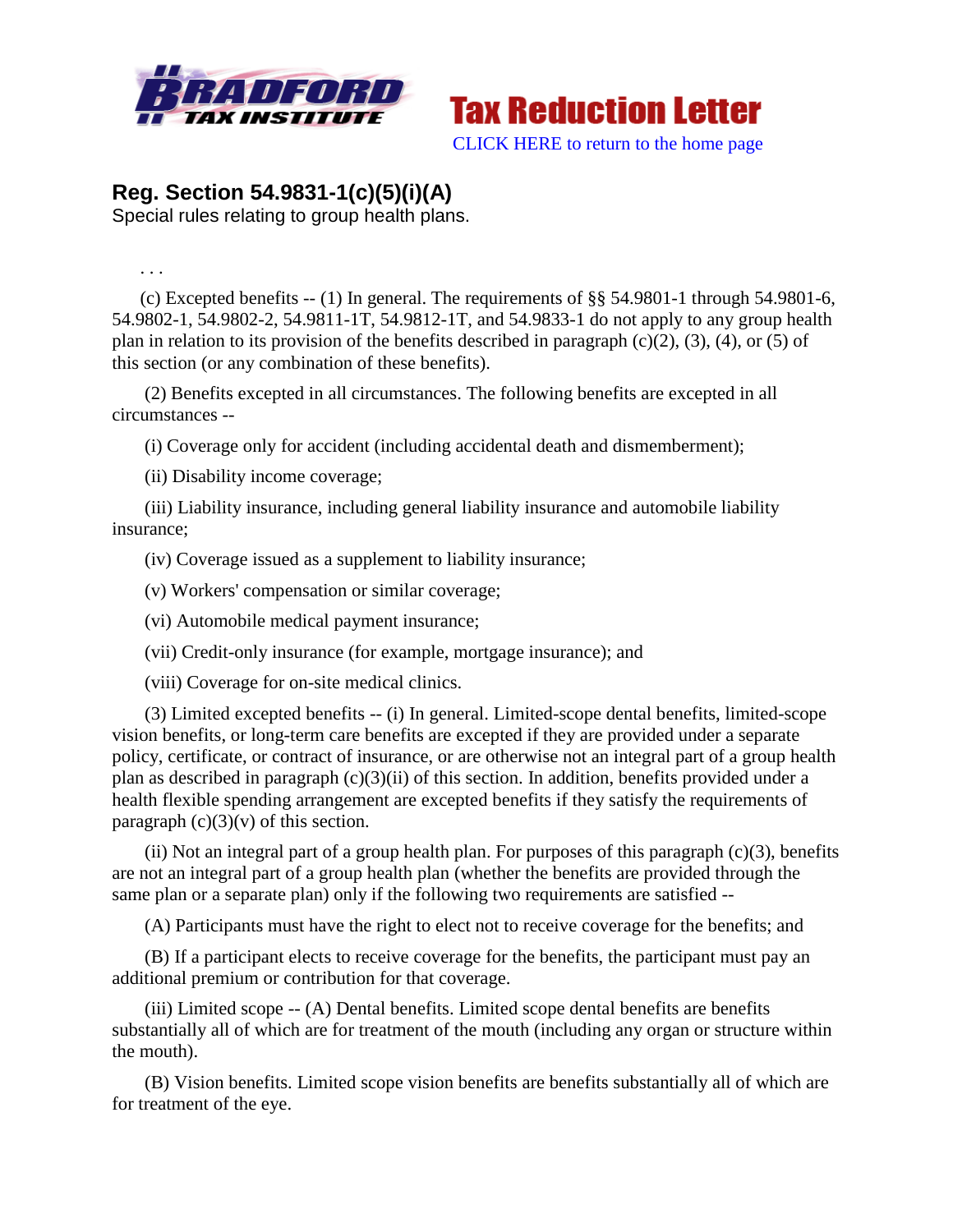(iv) Long-term care. Long-term care benefits are benefits that are either --

(A) Subject to State long-term care insurance laws;

(B) For qualified long-term care services, as defined in section 7702B(c)(1), or provided under a qualified long-term care insurance contract, as defined in section 7702B(b); or

(C) Based on cognitive impairment or a loss of functional capacity that is expected to be chronic.

(v) Health flexible spending arrangements. Benefits provided under a health flexible spending arrangement (as defined in section  $106(c)(2)$ ) are excepted for a class of participants only if they satisfy the following two requirements --

(A) Other group health plan coverage, not limited to excepted benefits, is made available for the year to the class of participants by reason of their employment; and

(B) The arrangement is structured so that the maximum benefit payable to any participant in the class for a year cannot exceed two times the participant's salary reduction election under the arrangement for the year (or, if greater, cannot exceed \$ 500 plus the amount of the participant's salary reduction election). For this purpose, any amount that an employee can elect to receive as taxable income but elects to apply to the health flexible spending arrangement is considered a salary reduction election (regardless of whether the amount is characterized as salary or as a credit under the arrangement).

(4) Noncoordinated benefits -- (i) Excepted benefits that are not coordinated. Coverage for only a specified disease or illness (for example, cancer-only policies) or hospital indemnity or other fixed indemnity insurance is excepted only if it meets each of the conditions specified in paragraph (c)(4)(ii) of this section. To be hospital indemnity or other fixed indemnity insurance, the insurance must pay a fixed dollar amount per day (or per other period) of hospitalization or illness (for example, \$ 100/day) regardless of the amount of expenses incurred.

(ii) Conditions. Benefits are described in paragraph  $(c)(4)(i)$  of this section only if  $-$ 

(A) The benefits are provided under a separate policy, certificate, or contract of insurance;

(B) There is no coordination between the provision of the benefits and an exclusion of benefits under any group health plan maintained by the same plan sponsor; and

(C) The benefits are paid with respect to an event without regard to whether benefits are provided with respect to the event under any group health plan maintained by the same plan sponsor.

(iii) Example. The rules of this paragraph  $(c)(4)$  are illustrated by the following example:

Example. (i) Facts. An employer sponsors a group health plan that provides coverage through an insurance policy. The policy provides benefits only for hospital stays at a fixed percentage of hospital expenses up to a maximum of \$ 100 a day.

(ii) Conclusion. In this Example, even though the benefits under the policy satisfy the conditions in paragraph  $(c)(4)(ii)$  of this section, because the policy pays a percentage of expenses incurred rather than a fixed dollar amount, the benefits under the policy are not excepted benefits under this paragraph  $(c)(4)$ . This is the result even if, in practice, the policy pays the maximum of \$ 100 for every day of hospitalization.

(5) Supplemental benefits. (i) The following benefits are excepted only if they are provided under a separate policy, certificate, or contract of insurance --